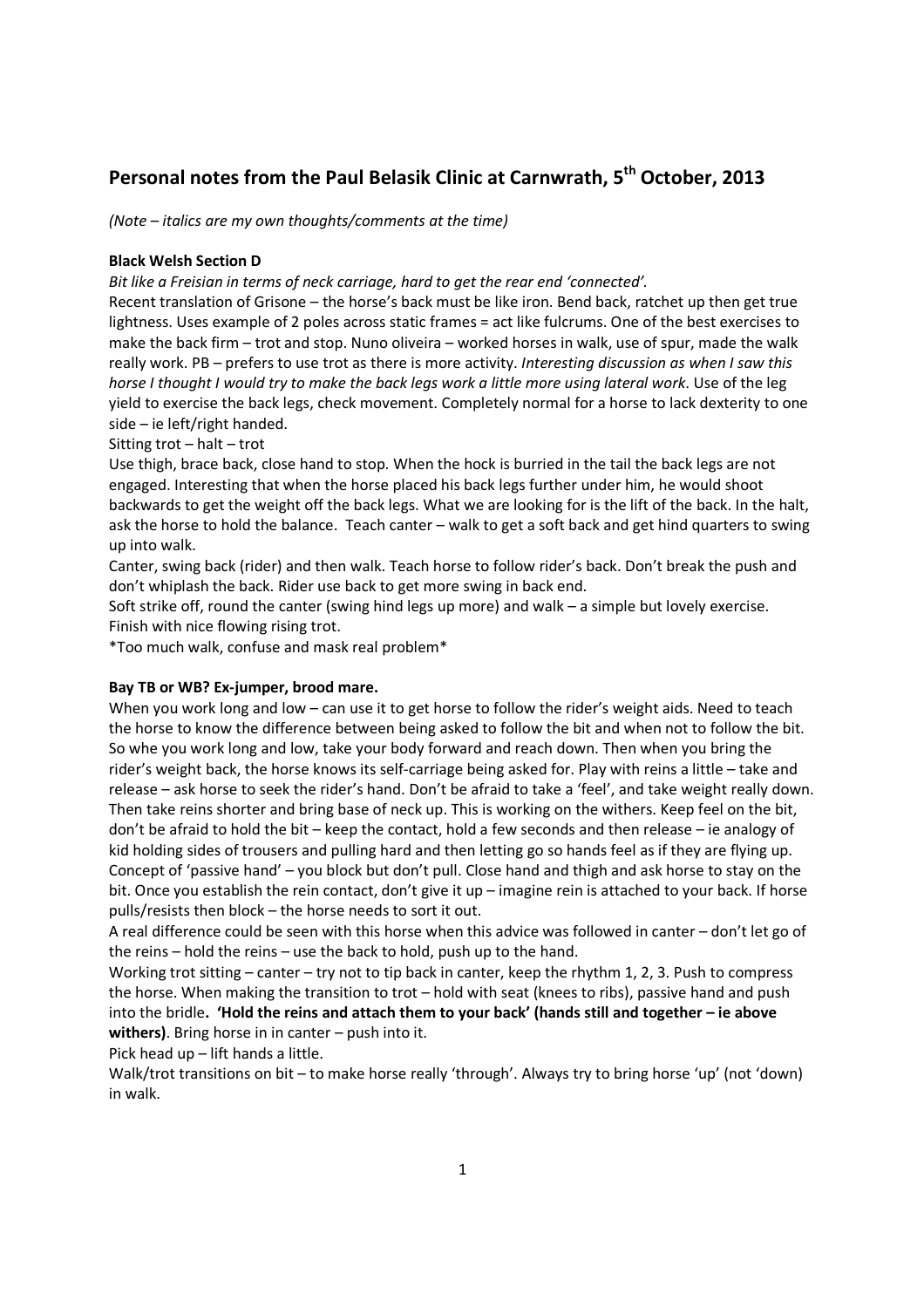Interesting that PB says don't do too much long and low work until you have fixed 'on the bit' issues. Don't let horse pull through shoulders.

#### **Bay Iberian – young stallion**

Don't let him challenge your hand – push him through. Use of leg yield to start the work. Nice big steps, concentrating on getting the correct bend. Work on suspension – hold on to the power in the rein a little and push – exaggerate the cadence.

Don't get into the habit of throwing the reins away – you undo the work – just have to keep pushin the horse to the bit. **Frame** the horse – keep him on the bit ad then **forward**. Set the boundary and be strict with it. Older horses last forever if you don't push them to big stretches (ie extended gaits) – collection on the other hand is great for them.

## Grey Iberian

Main question – keep the rhythm and ensuring he doesn't hollow. Rider – need to be rigid in body open thighs, tummy trot, - all kill this rigidity and dampens the power. You can gain a lot of amplitude from trot just by using the body. Don't crumple – it kills the trot.

Problems come when you pick up the reins – when you have to make the **connection**. The horse will fight your position – you have to learn how to resist the resistance.

Teach the flying change from the rider's hips. Use the hips to teach the horse canter strike off – ie don't use outside/inside legs. Means that flying changes can then be achieved without using the leg (often likely to cause swinging quarters).

## **Big Black Gelding**

Make sure you can feel your hamstring down the back of your leg every time you rise. Heel – kick out in karate – lead with your heel. Don't give anything in the waist.

Put reins on your hips and then move horse around to demonstrate you do not need reins to steer. Ideas of space between tummy and hands – metaphor – think of a pillow you inflate and squash. Don't ride with more seat and leg than you can control with your leg and seat and vice versa (*Ashby's Law of Requisite Variety*).

There is no following in riding – you lead.

Don't lean back – stay vertical in sitting trot. Analogy of hitting ail in wood – any kink and the nail will not go in the wood - it will pop at the side.

When rider bounces in the saddle, weight/energy is dissipated along the posture of the leg – thigh and calf. Sitting trot to walk – dampen action by closing thigh. Work towards getting horse to work off your seat rather than lower leg.

When foot does not swing back and forwards but bounces up and down - you know its going right. Use thigh and abs to bring trot down to walk.

Keep leg long in sitting trot – the straight body line, Learn to sit and hold the position – even if you bounce and there is concussion. Don't let the horse 'float' in trot – make him work.

Think about using bicepts to hold arm firm – not give to horse at every stride. Don't let your arm go out in front of you, as soon as you give the shoulders – you are lost. Push with your hips.

Deep legs, soft hands, firm upper arms, straight body and leg – no swinging pulse in foot/leg.

Without stirrups – lift toe up rather than heel down – till calf burns – gets rid of shaky ankle.

# **Dark Bay Mare**

Remember if you pick up reins to ask horse to pick up – also ensure there is a **little** give in the action – ie a **little** bit forward.